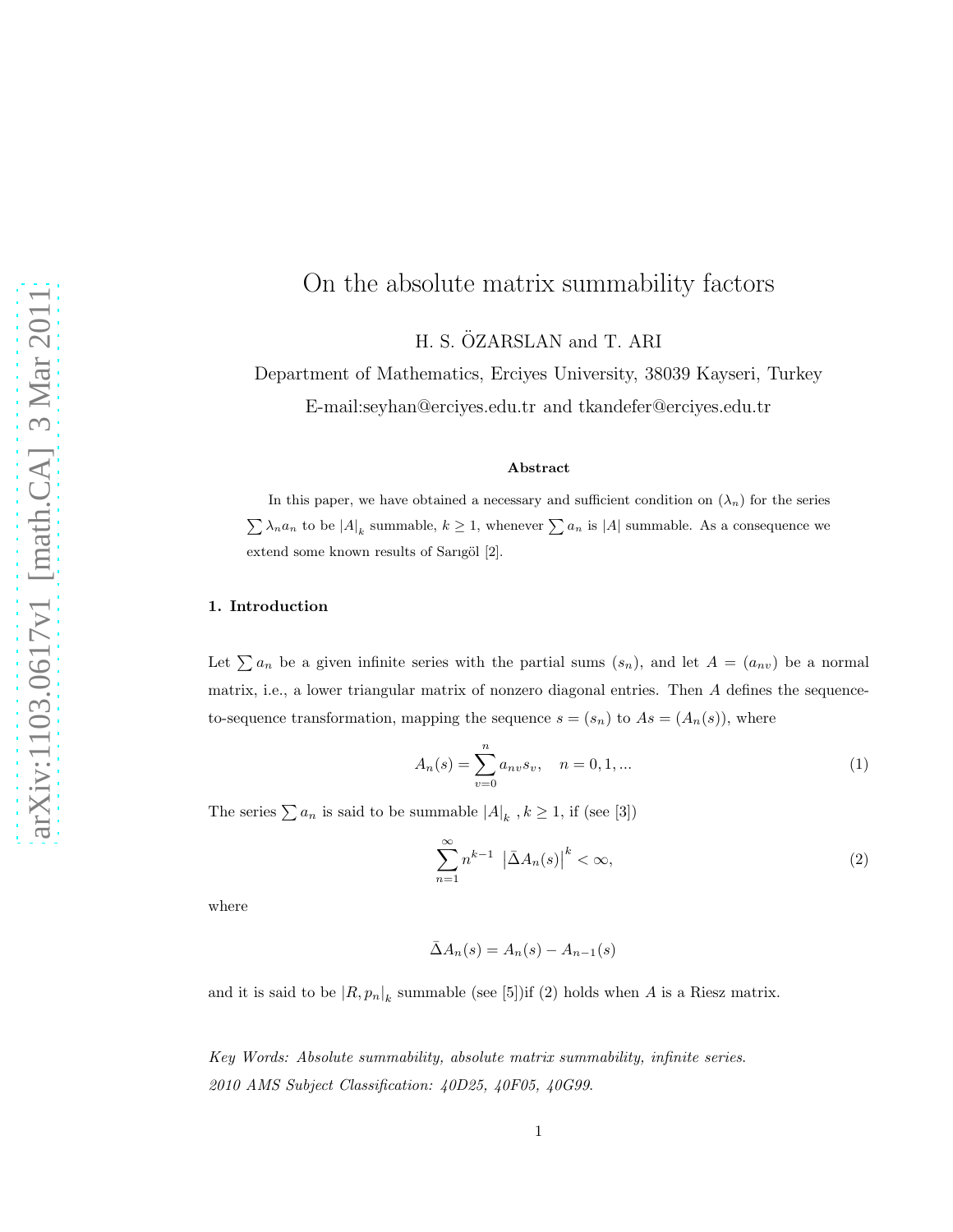By a Riesz matrix we mean one such that

$$
a_{nv} = \frac{p_v}{P_n}
$$
, for  $0 \le v \le n$ , and  $a_{nv} = 0$  for  $v > n$ ,

where  $(p_n)$  is a sequence of positive real numbers such that

$$
P_n = \sum_{v=0}^n p_v \to \infty
$$
,  $(n \to \infty)$ ,  $(P_{-i} = p_{-i} = 0, i \ge 1)$ .

Sarigöl [2] has proved the following theorem for  $|R, p_n|_k$  summability method.

**Theorem A.** Suppose that  $(p_n)$  and  $(q_n)$  are positive sequences with  $P_n \to \infty$  and  $Q_n \to \infty$  as  $n \to \infty$ . Then  $\sum a_n \lambda_n$  is summable  $|R, q_n|_k$ ,  $k \ge 1$ , whenever  $\sum a_n$  is summable  $|R, p_n|$ , if and only if

(a) 
$$
\lambda_n = O\left\{ n^{\frac{1}{k} - 1} \frac{q_n P_n}{p_n Q_n} \right\},
$$
  
\n(b)  $W_n \triangle (Q_{n-1} \lambda_n) = O\left(\frac{p_n}{P_n}\right),$   
\n(c)  $Q_n \lambda_{n+1} W_n = O(1),$  (3)

where, provided that

$$
W_n = \left\{ \sum_{v=n+1}^{\infty} v^{k-1} \left( \frac{q_v}{Q_v Q_{v-1}} \right)^k \right\}^{\frac{1}{k}} < \infty.
$$

**Lemma.** ([4])  $A = (a_{nv}) \in (l_1, l_k)$  if and only if

$$
\sup_{v} \sum_{n=1}^{\infty} |a_{nv}|^{k} < \infty \tag{4}
$$

for the cases  $1 \leq k < \infty$ , where  $(l_1, l_k)$  denotes the set of all matrices A which map  $l_1$  into  $l_k = \{x = (x_n) : \sum |x_n|^k < \infty\}.$ 

2. The main result. The aim of this paper is to generalize Theorem A for absolute matrix summability. Before stating the main theorem we must first introduce some further notations. Given a normal matrix  $A = (a_{nv})$ , we associate two lover semimatrices  $\overline{A} = (\overline{a}_{nv})$  and  $\overline{A} = (\hat{a}_{nv})$ as follows:

$$
\bar{a}_{nv} = \sum_{i=v}^{n} a_{ni}, \quad n, v = 0, 1, \dots
$$
 (5)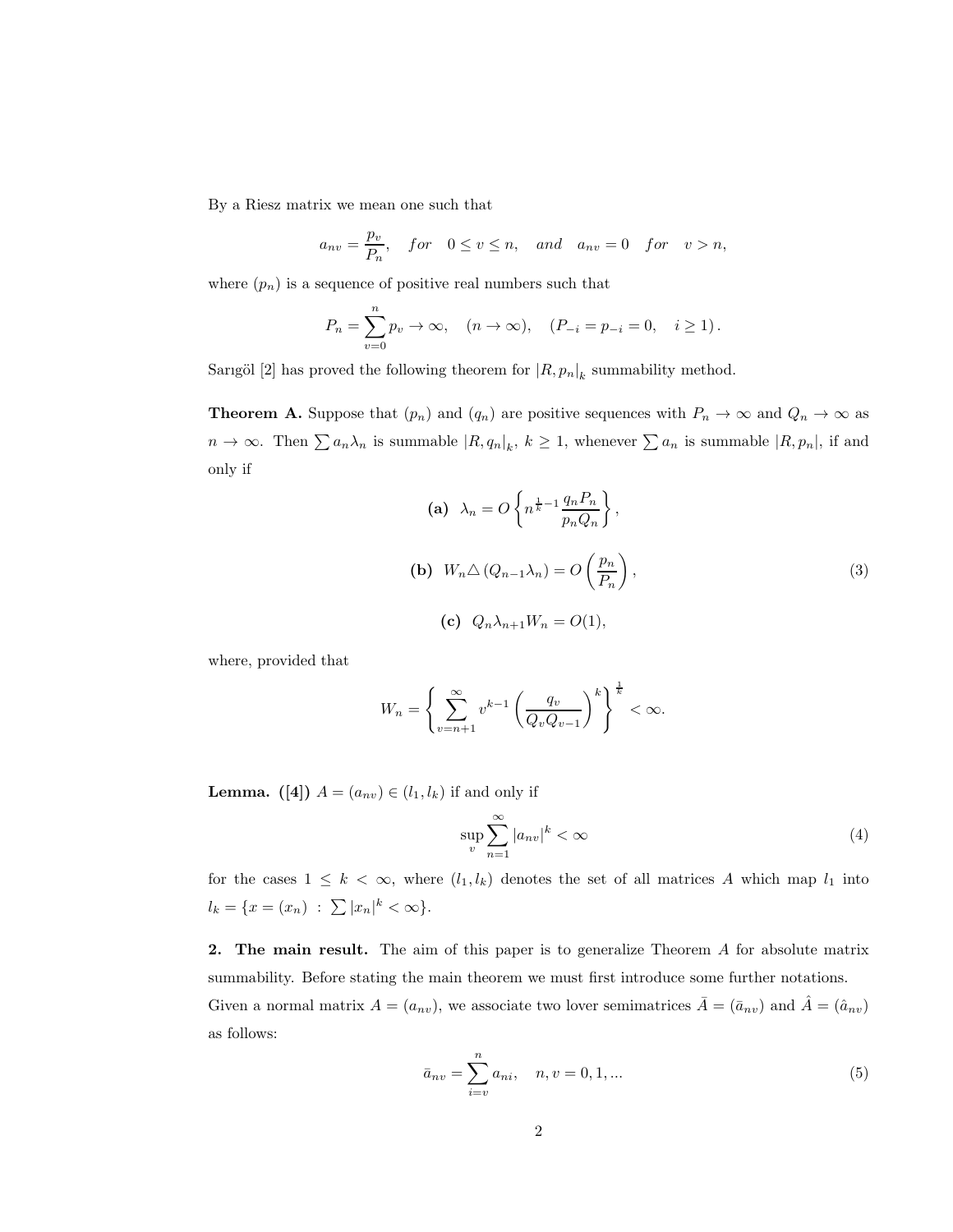and

$$
\hat{a}_{00} = \bar{a}_{00} = a_{00}, \quad \hat{a}_{nv} = \bar{a}_{nv} - \bar{a}_{n-1,v} \quad n = 1, 2, \dots \tag{6}
$$

It may be noted that  $\bar{A}$  and  $\hat{A}$  are the well-known matrices of series-to-sequence and series-to-series transformations, respectively. Then, we have

$$
A_n(s) = \sum_{v=0}^n a_{nv} s_v = \sum_{v=0}^n a_{nv} \sum_{i=0}^v a_i
$$
  
= 
$$
\sum_{i=0}^n a_i \sum_{v=i}^n a_{nv} = \sum_{i=0}^n \bar{a}_{ni} a_i
$$
 (7)

and

$$
\bar{\Delta}A_n(s) = \sum_{i=0}^n \bar{a}_{ni} a_i - \sum_{i=0}^{n-1} \bar{a}_{n-1,i} a_i
$$
  
\n
$$
= \bar{a}_{nn} a_n + \sum_{i=0}^{n-1} (\bar{a}_{ni} - \bar{a}_{n-1,i}) a_i
$$
  
\n
$$
= \hat{a}_{nn} a_n + \sum_{i=0}^{n-1} \hat{a}_{ni} a_i = \sum_{i=0}^n \hat{a}_{ni} a_i.
$$
 (8)

If A is a normal matrix, then  $A' = (a'_{nv})$  will denote the inverse of A. Clearly, if A is normal then  $\hat{A} = (\hat{a}_{nv})$  is normal and it has two-sided inverse  $\hat{A}' = (\hat{a}'_{nv})$ , which is also normal (see [1]). Now we shall prove the following theorem.

**Theorem.** Let  $k \geq 1$ ,  $A = (a_{nv})$  and  $B = (b_{nv})$  be two positive normal matrices. In order that  $\sum a_n \lambda_n$  is summable  $|B|_k$ , whenever  $\sum a_n$  is summable |A| it is necessary that

$$
|\lambda_n| = O\left\{ n^{\frac{1}{k}-1} \frac{a_{nn}}{b_{nn}} \right\},\tag{9}
$$

$$
\sum_{n=v+1}^{\infty} n^{k-1} |\Delta_v(\hat{b}_{nv}\lambda_v)|^k = O(a_{vv})^k,
$$
\n(10)

$$
\sum_{n=v+1}^{\infty} n^{k-1} |\hat{b}_{n,v+1} \lambda_{v+1}|^{k} = O(1),
$$
\n(11)

$$
a_{n-1,v} \ge a_{nv}, \quad for \quad n \ge v+1,
$$
\n
$$
(12)
$$

$$
\bar{a}_{n0} = 1, \quad n = 0, 1, 2, \dots \tag{13}
$$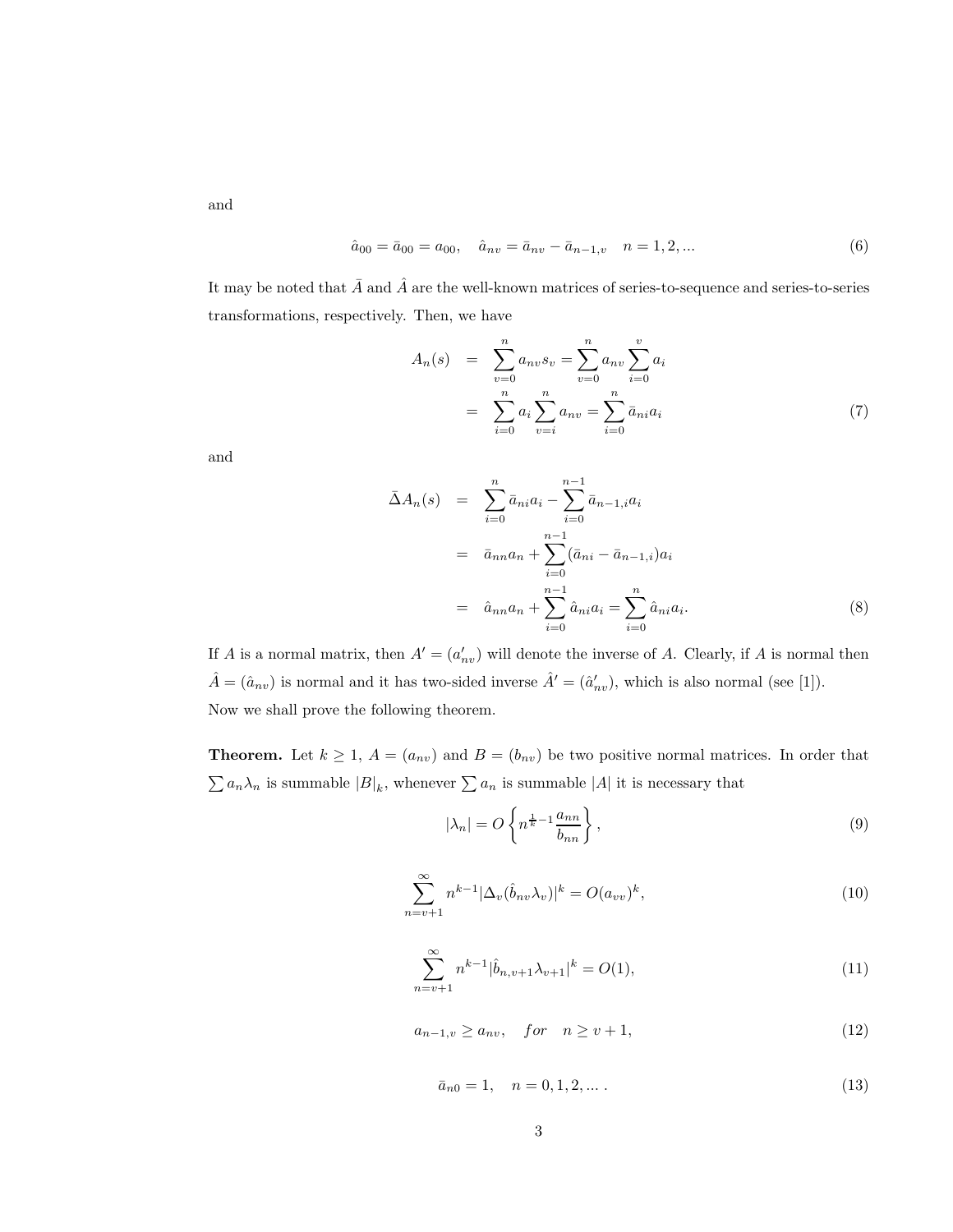Then  $(9)-(11)$  and

$$
\bar{b}_{n0} = 1, \quad n = 0, 1, 2, \dots,
$$
\n<sup>(14)</sup>

$$
a_{nn} - a_{n+1,n} = O(a_{nn} \ a_{n+1,n+1}), \tag{15}
$$

$$
\sum_{v=r+2}^{n} \left| \hat{b}_{nv} \right| |\hat{a}'_{vr}\lambda_v| = O(\frac{b_{nn}}{a_{nn}}|\lambda_n|)
$$
\n(16)

are also sufficient.

It should be noted that if we take  $a_{nv} = \frac{p_v}{P_n}$  and  $b_{nv} = \frac{q_v}{Q_n}$ , then we get Theorem A.

### Proof of the theorem.

**Necessity.** Let  $(x_n)$  and  $(y_n)$  denote A-transform and B-transform of the series  $\sum a_n$  and  $\sum a_n \lambda_n$ , respectively. Then, by (7) and (8), we have

$$
\overline{\Delta}x_n = \sum_{v=0}^n \hat{a}_{nv} a_v \text{ and } \overline{\Delta}y_n = \sum_{v=0}^n \hat{b}_{nv} a_v \lambda_v.
$$
 (17)

For  $k \geq 1$ , we define

$$
A = \{(a_i) : \sum a_i \text{ is summable } |A|\},
$$
  

$$
B = \{(a_i \lambda_i) : \sum a_i \lambda_i \text{ is summable } |B|_k\}.
$$

Then it is routine to verify that these are BK-spaces, if normed by

$$
||X|| = \left\{ \sum_{n=0}^{\infty} | \overline{\Delta} x_n | \right\}
$$
 (18)

and

$$
||Y|| = \left\{ \sum_{n=0}^{\infty} n^{k-1} \mid \overline{\Delta}y_n \mid ^k \right\}^{\frac{1}{k}}
$$
(19)

respectively.

Since  $\sum a_n$  is summable  $|A|$  implies  $\sum a_n\lambda_n$  is summable  $|B|_k$ , by the hypothesis of the theorem,

$$
||X|| < \infty \Rightarrow ||Y|| < \infty.
$$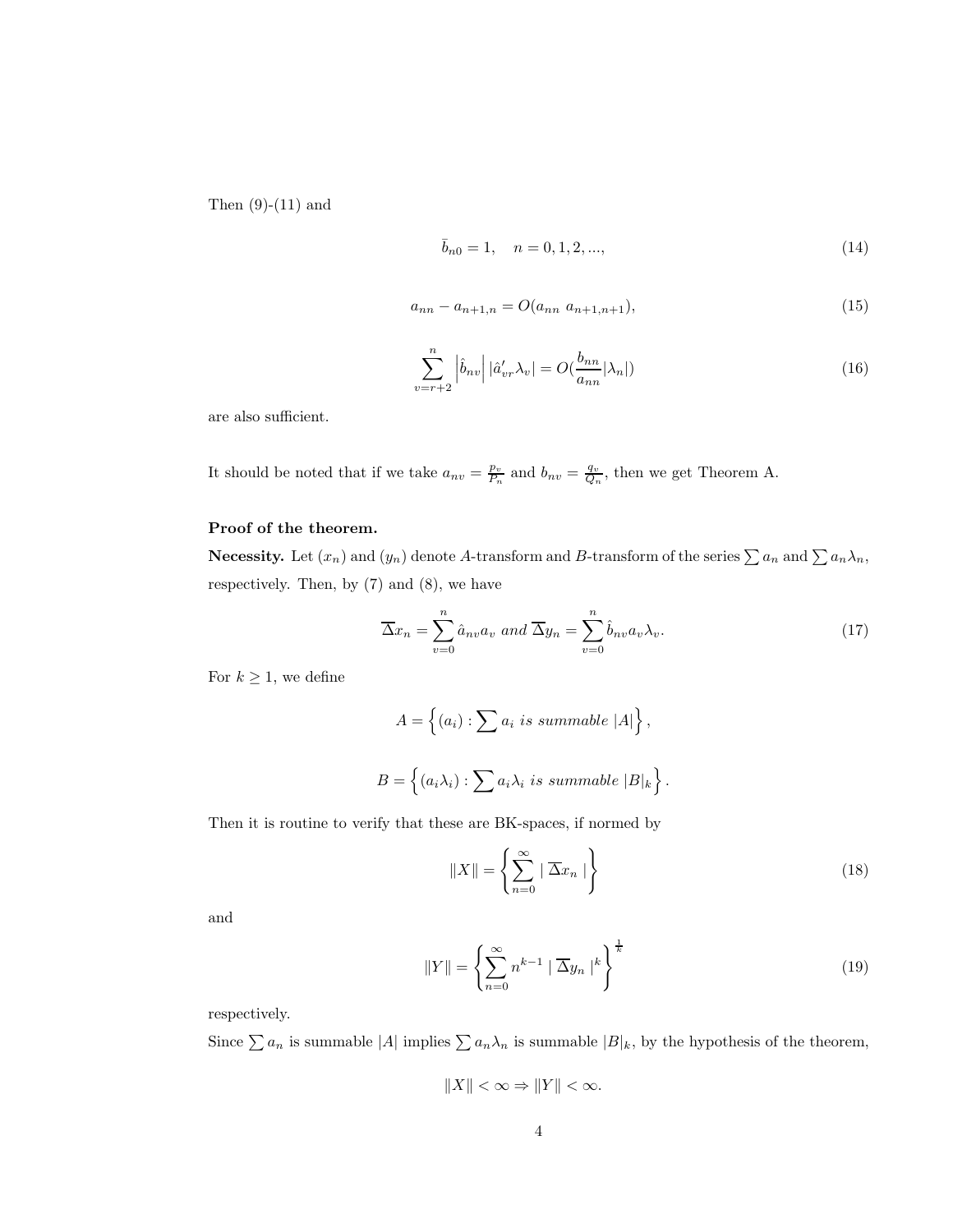Now consider the inclusion map c: A→B defined by  $c(x)=x$ . This is continous, which is immediate as A and B are BK-spaces. Thus there exists a constant M such that

$$
||Y|| \le M ||X||. \tag{20}
$$

By applying (17) to  $a_v = e_v - e_{v+1}$  ( $e_v$  is the v-th coordinate vector), we have

$$
\overline{\Delta x}_n = \begin{cases}\n0 & , \text{ if } n < v \\
\hat{a}_{nv} & , \text{ if } n = v \\
\Delta_v \hat{a}_{nv} & , \text{ if } n > v\n\end{cases}
$$

and

$$
\overline{\Delta}y_n = \begin{cases}\n0 & , \text{ if } n < v \\
\hat{b}_{nv}\lambda_v, & \text{ if } n = v \\
\Delta_v(\hat{b}_{nv}\lambda_v), & \text{ if } n > v.\n\end{cases}
$$

So (18) and (19) give us

$$
||X|| = \left\{ a_{vv} + \sum_{n=v+1}^{\infty} | \Delta_v \hat{a}_{nv} | \right\}
$$

and

$$
||Y|| = \left\{ v^{k-1}b_{vv} \mid \lambda_v \mid^k + \sum_{n=v+1}^{\infty} n^{k-1} \mid \Delta_v \left( \hat{b}_{nv} \lambda_v \right) \mid^k \right\}^{\frac{1}{k}}.
$$

Hence it follows from (20) that

$$
v^{k-1}b_{vv} |\lambda_v|^k + \sum_{n=v+1}^{\infty} n^{k-1} |\Delta_v \hat{b}_{nv} \lambda_v|^k \leq M^k a_{vv}^k + M^k \sum_{n=v+1}^{\infty} |\Delta_v \hat{a}_{nv}|^k.
$$

Using (12), we can find

$$
v^{k-1}b_{vv} \mid \lambda_v \mid^k + \sum_{n=v+1}^{\infty} n^{k-1} \mid \Delta_v(\hat{b}_{nv}\lambda_v) \mid^k = O\left\{a_{vv}^k\right\}.
$$

The above inequality will be true iff each term on the left hand side is  $O\left\{a_{vv}^k\right\}$ . Taking the first term,

$$
v^{k-1}b_{vv} \mid \lambda_v \mid^k = O\left\{a_{vv}^k\right\}
$$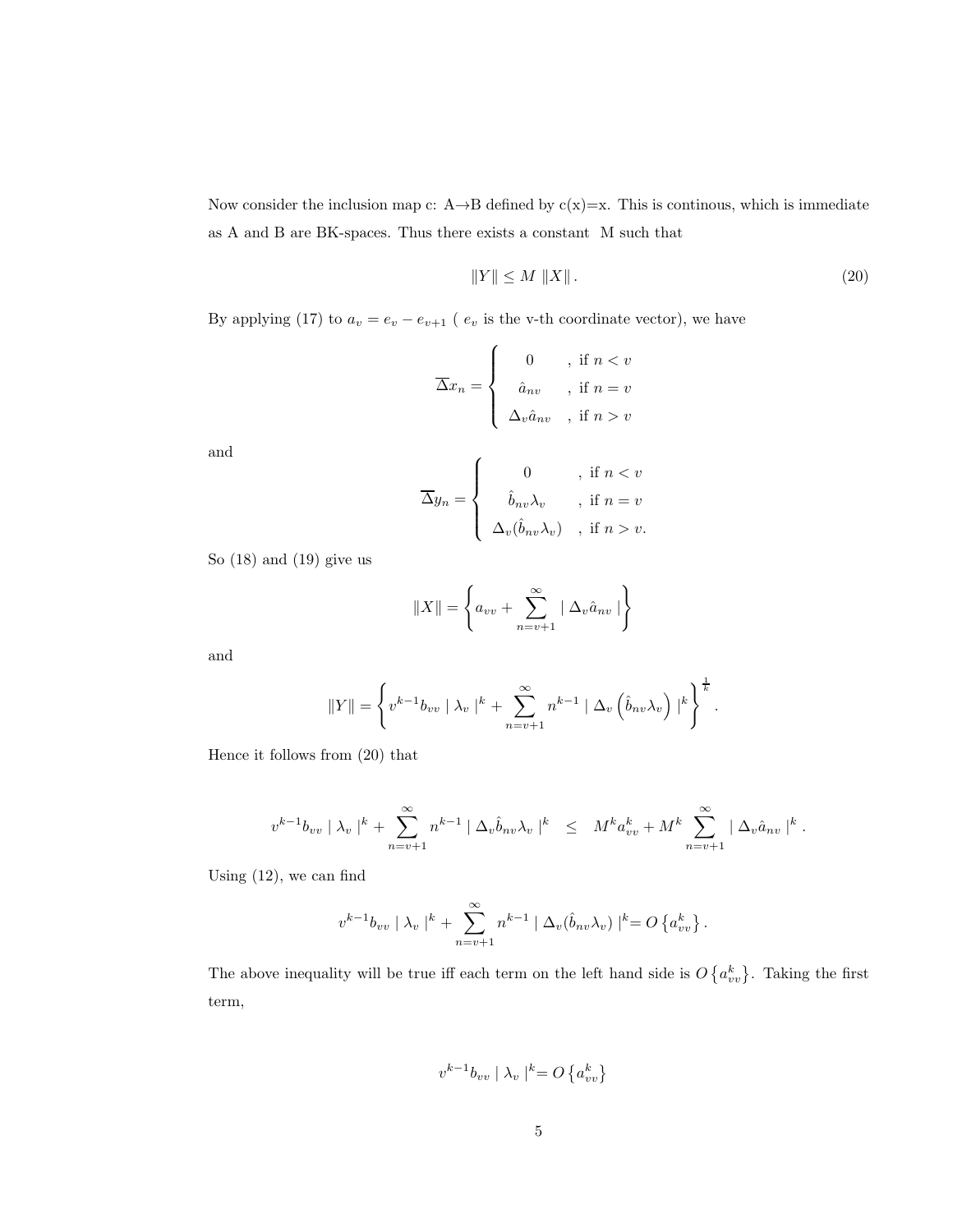then

$$
| \lambda_v | = O \left\{ v^{\frac{1}{k} - 1} \frac{a_{vv}}{b_{vv}} \right\}
$$

which verifies that  $(9)$  is necessary.

Using the second term we have,

$$
\sum_{n=v+1}^{\infty} n^{k-1} \mid \Delta_v(\hat{b}_{nv}\lambda_v)\mid^k = O\left\{ \mid a_{vv} \mid^k \right\}
$$

which is condition  $(10)$ .

Now if we apply (17) to  $a_v = e_{v+1}$ , we have,

$$
\overline{\Delta x}_n = \begin{cases} 0, & \text{if } n \leq v \\ \hat{a}_{n,v+1}, & \text{if } n > v \end{cases}
$$

and

$$
\overline{\Delta}y_n = \begin{cases} 0, & \text{if } n \le v \\ \hat{b}_{n,v+1}\lambda_{v+1}, & \text{if } n > v \end{cases}
$$

respectively.

Hence

$$
||X|| = \left\{ \sum_{n=v+1}^{\infty} | \hat{a}_{n,v+1} | \right\},\,
$$

$$
||Y|| = \left\{\sum_{n=v+1}^{\infty} n^{k-1} \mid \hat{b}_{n,v+1} \lambda_{v+1} \mid^{k} \right\}^{\frac{1}{k}}.
$$

Hence it follows from (20) that

$$
\sum_{n=v+1}^{\infty} n^{k-1} \mid \hat{b}_{n,v+1} \lambda_{v+1} \mid^{k} \leq M^{k} \left\{ \sum_{n=v+1}^{\infty} \mid \hat{a}_{n,v+1} \mid \right\}^{k}.
$$

Using (13) we can find

$$
\sum_{n=v+1}^{\infty} n^{k-1} \mid \hat{b}_{n,v+1} \lambda_{v+1} \mid^{k} = O(1)
$$

which is condition  $(11)$ .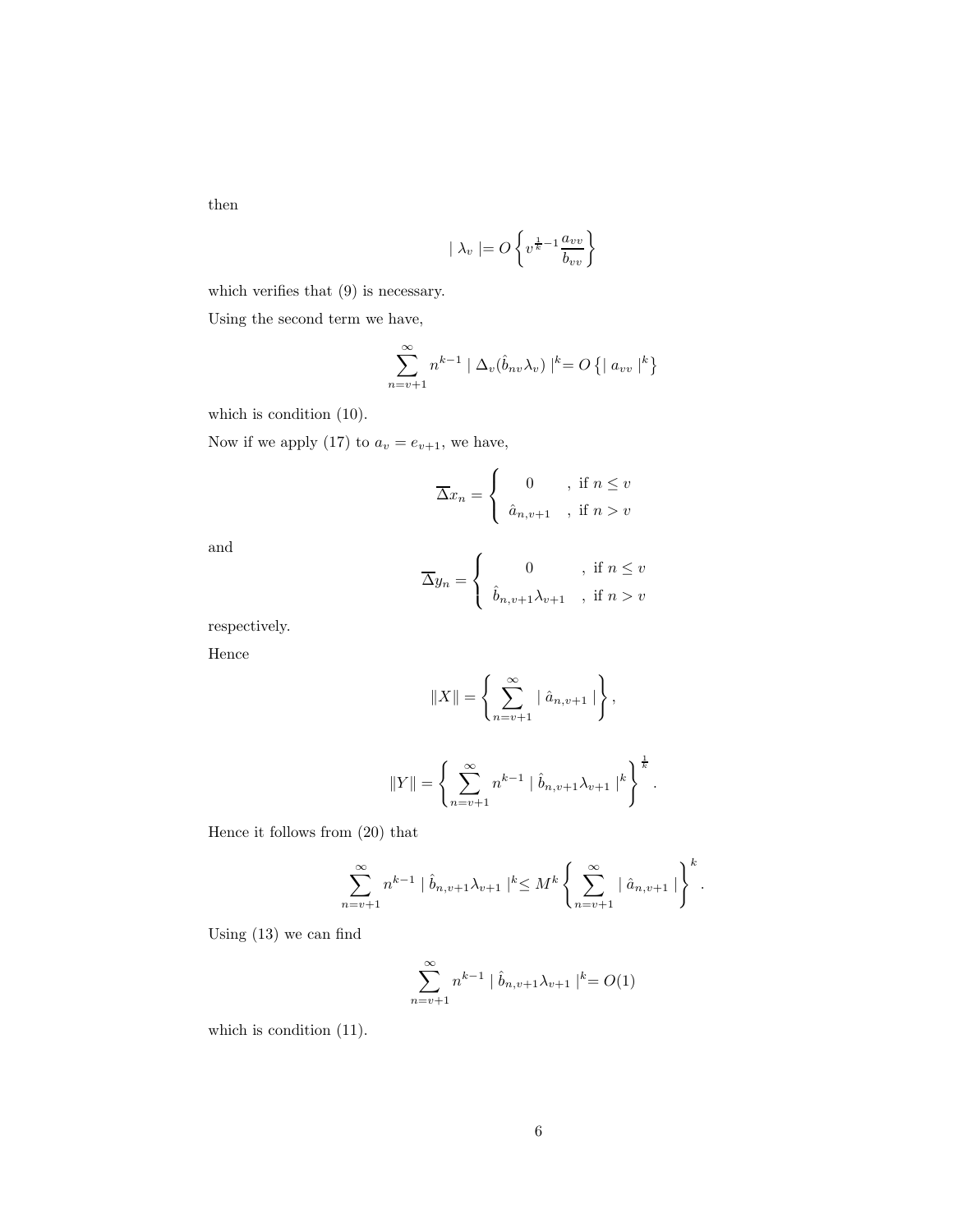Sufficiency. We use the notations of necessity. Then

$$
\overline{\Delta}x_n = \sum_{v=0}^n \hat{a}_{nv} a_v \tag{21}
$$

which implies

$$
a_v = \sum_{r=0}^{v} \hat{a}'_{vr} \overline{\Delta x_r}.
$$
 (22)

In this case

$$
\bar{\Delta}y_n = \sum_{v=0}^n \hat{b}_{nv} a_v \lambda_v = \sum_{v=0}^n \hat{b}_{nv} \lambda_v \sum_{r=0}^v \hat{a}'_{vr} \bar{\Delta}x_r.
$$

On the other hand, since

$$
\hat{b}_{n0} = \bar{b}_{n0} - \bar{b}_{n-1,0}
$$

by  $(14)$ , we have

$$
\begin{split}\n\bar{\Delta}y_{n} &= \sum_{v=1}^{n} \hat{b}_{nv} \lambda_{v} \{ \sum_{r=0}^{v} \hat{a}_{vr}^{\prime} \ \bar{\Delta}x_{r} \} \\
&= \sum_{v=1}^{n} \hat{b}_{nv} \lambda_{v} \{ \hat{a}_{vv}^{\prime} \ \bar{\Delta}x_{v} + \hat{a}_{v,v-1}^{\prime} \ \bar{\Delta}x_{v-1} + \sum_{r=0}^{v-2} \hat{a}_{vr}^{\prime} \ \bar{\Delta}x_{r} \} \\
&= \sum_{v=1}^{n} \hat{b}_{nv} \lambda_{v} \ \hat{a}_{vv}^{\prime} \ \bar{\Delta}x_{v} + \sum_{v=1}^{n} \hat{b}_{nv} \lambda_{v} \ \hat{a}_{v,v-1}^{\prime} \ \bar{\Delta}x_{v-1} + \sum_{v=1}^{n} \hat{b}_{nv} \lambda_{v} \sum_{r=0}^{v-2} \hat{a}_{vr}^{\prime} \ \bar{\Delta}x_{r} \\
&= \hat{b}_{nn} \lambda_{n} \ \hat{a}_{nn}^{\prime} \ \bar{\Delta}x_{n} + \sum_{v=1}^{n-1} (\hat{b}_{nv} \lambda_{v} \ \hat{a}_{vv}^{\prime} + \ \hat{b}_{n,v+1} \lambda_{v+1} \ \hat{a}_{v+1,v}^{\prime}) \ \bar{\Delta}x_{v} \\
&+ \sum_{r=0}^{n-2} \bar{\Delta}x_{r} \ \sum_{v=r+2}^{n} \hat{b}_{nv} \lambda_{v} \ \hat{a}_{vr}^{\prime}.\n\end{split} \tag{23}
$$

By considering the equality

$$
\sum_{k=v}^n \hat{a}_{nk}' \hat{a}_{kv} = \delta_{nv}
$$

where  $\delta_{nv}$  is the Kronocker delta, we have that

$$
\hat{b}_{nv}\lambda_v \ \hat{a}'_{vv} + \hat{b}_{n,v+1}\lambda_{v+1} \ \hat{a}'_{v+1,v} = \frac{\hat{b}_{nv}\lambda_v}{\hat{a}_{vv}} + \hat{b}_{n,v+1}\lambda_{v+1} \left( -\frac{\hat{a}_{v+1,v}}{\hat{a}_{vv}\ \hat{a}_{v+1,v+1}} \right)
$$
\n
$$
= \frac{\hat{b}_{nv}\lambda_v}{a_{vv}} - \frac{\hat{b}_{n,v+1}\lambda_{v+1} \left( \bar{a}_{v+1,v} - \bar{a}_{v,v} \right)}{a_{vv}\ a_{v+1,v+1}}
$$
\n
$$
= \frac{\hat{b}_{nv}\lambda_v}{a_{vv}} - \frac{\hat{b}_{n,v+1}\lambda_{v+1} \left( a_{v+1,v+1} + a_{v+1,v} - a_{vv} \right)}{a_{vv}\ a_{v+1,v+1}}
$$
\n
$$
= \frac{\Delta_v \left( \hat{b}_{nv}\lambda_v \right)}{a_{vv}} + \hat{b}_{n,v+1}\lambda_{v+1} \frac{a_{vv} - a_{v+1,v}}{a_{vv}\ a_{v+1,v+1}}
$$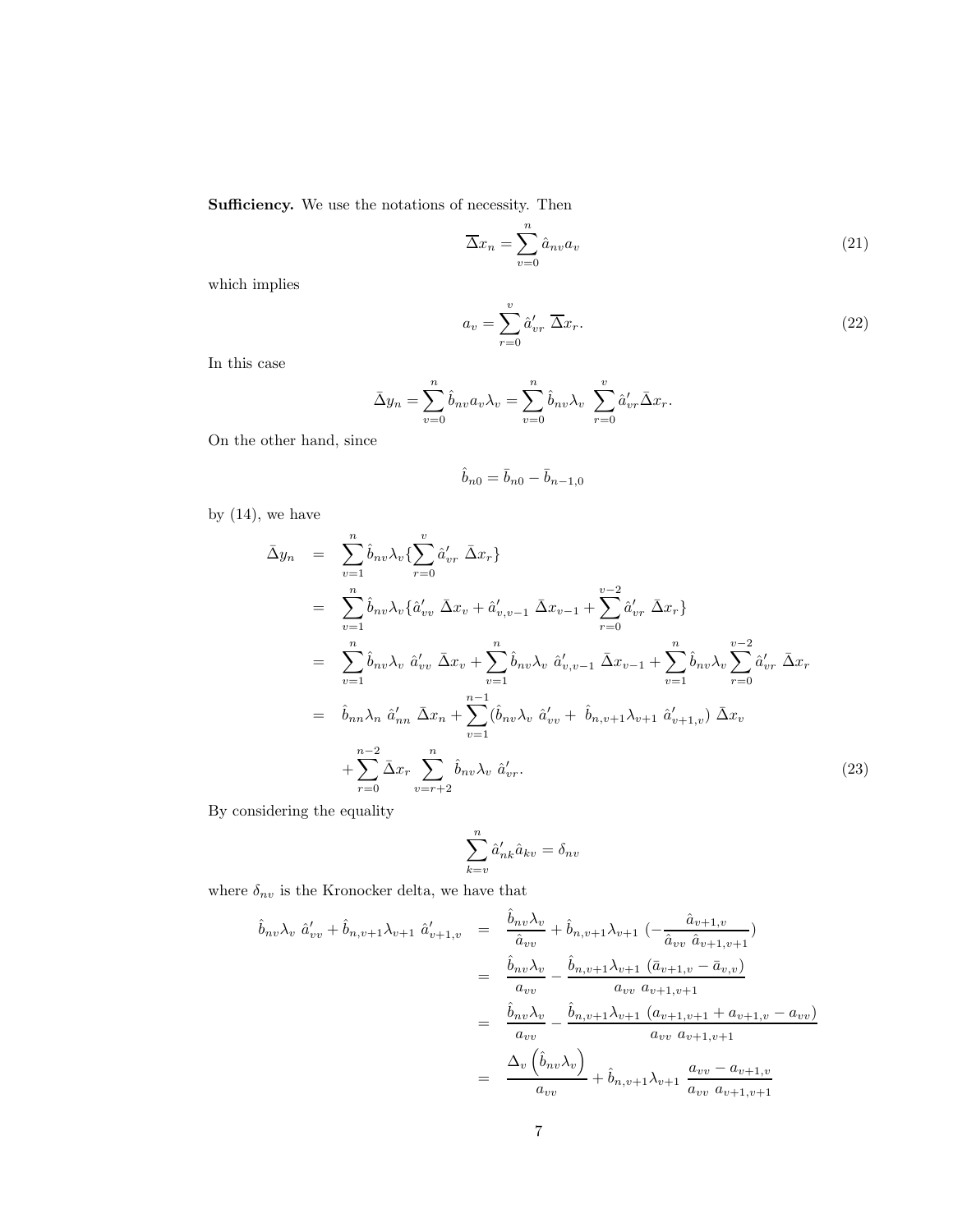and so

$$
\bar{\Delta}y_n = \frac{b_{nn}\lambda_n}{a_{nn}} \bar{\Delta}x_n + \sum_{v=1}^{n-1} \frac{\Delta_v(\hat{b}_{nv}\lambda_v)}{a_{vv}} \bar{\Delta}x_v + \sum_{v=1}^{n-1} \hat{b}_{n,v+1}\lambda_{v+1} \frac{a_{vv} - a_{v+1,v}}{a_{vv} a_{v+1,v+1}} \bar{\Delta}x_v
$$

$$
+ \sum_{r=0}^{n-2} \bar{\Delta}x_r \sum_{v=r+2}^n \hat{b}_{nv}\lambda_v \hat{a}'_{vr}.
$$

Let

$$
T_n(1) = \frac{b_{nn}\lambda_n}{a_{nn}} \bar{\Delta}x_n + \sum_{v=1}^{n-1} \frac{\Delta_v(\hat{b}_{nv}\lambda_v)}{a_{vv}} \bar{\Delta}x_v + \sum_{v=1}^{n-1} \hat{b}_{n,v+1}\lambda_{v+1} \frac{a_{vv} - a_{v+1,v}}{a_{vv} a_{v+1,v+1}} \bar{\Delta}x_v,
$$

$$
T_n(2) = \sum_{r=0}^{n-2} \bar{\Delta}x_r \sum_{v=r+2}^{n} \hat{b}_{nv}\lambda_v \hat{a}'_{vr}.
$$

Since

$$
|T_n(1) + T_n(2)|^k \le 2^k \left( |T_n(1)|^k + |T_n(2)|^k \right)
$$

to complete the proof of theorem, it is sufficient to show that

$$
\sum_{n=1}^{\infty} n^{k-1} |T_n(i)|^k < \infty \quad for \quad i = 1, 2.
$$

Then

$$
\overline{T_n(1)} = n^{1-\frac{1}{k}} T_n(1)
$$
\n
$$
= n^{1-\frac{1}{k}} \frac{b_{nn} \lambda_n}{a_{nn}} \bar{\Delta} x_n + n^{1-\frac{1}{k}} \sum_{v=1}^{n-1} \frac{\Delta_v \left( \hat{b}_{nv} \lambda_v \right)}{a_{vv}} \bar{\Delta} x_v + n^{1-\frac{1}{k}} \sum_{v=1}^{n-1} \hat{b}_{n,v+1} \lambda_{v+1} \frac{a_{vv} - a_{v+1,v}}{a_{vv}} \bar{\Delta} x_v
$$
\n
$$
= \sum_{v=1}^{\infty} c_{nv} \bar{\Delta} x_v
$$

where

$$
c_{nv} = \begin{cases} n^{1-\frac{1}{k}} \left( \frac{\Delta_v(b_{nv}\lambda_v)}{a_{vv}} + \hat{b}_{n,v+1}\lambda_{v+1} \frac{a_{vv}-a_{v+1,v}}{a_{vv}a_{v+1,v+1}} \right) & , \text{ if } 1 \le v \le n-1 \\ n^{1-\frac{1}{k}} \frac{b_{nn}\lambda_n}{a_{nn}} & , \text{ if } v = n \\ 0 & , \text{ if } v > n. \end{cases}
$$

Now

$$
\sum |\overline{T_n(1)}|^k < \infty \quad \text{whenever} \quad \sum |\bar{\Delta} x_n| < \infty
$$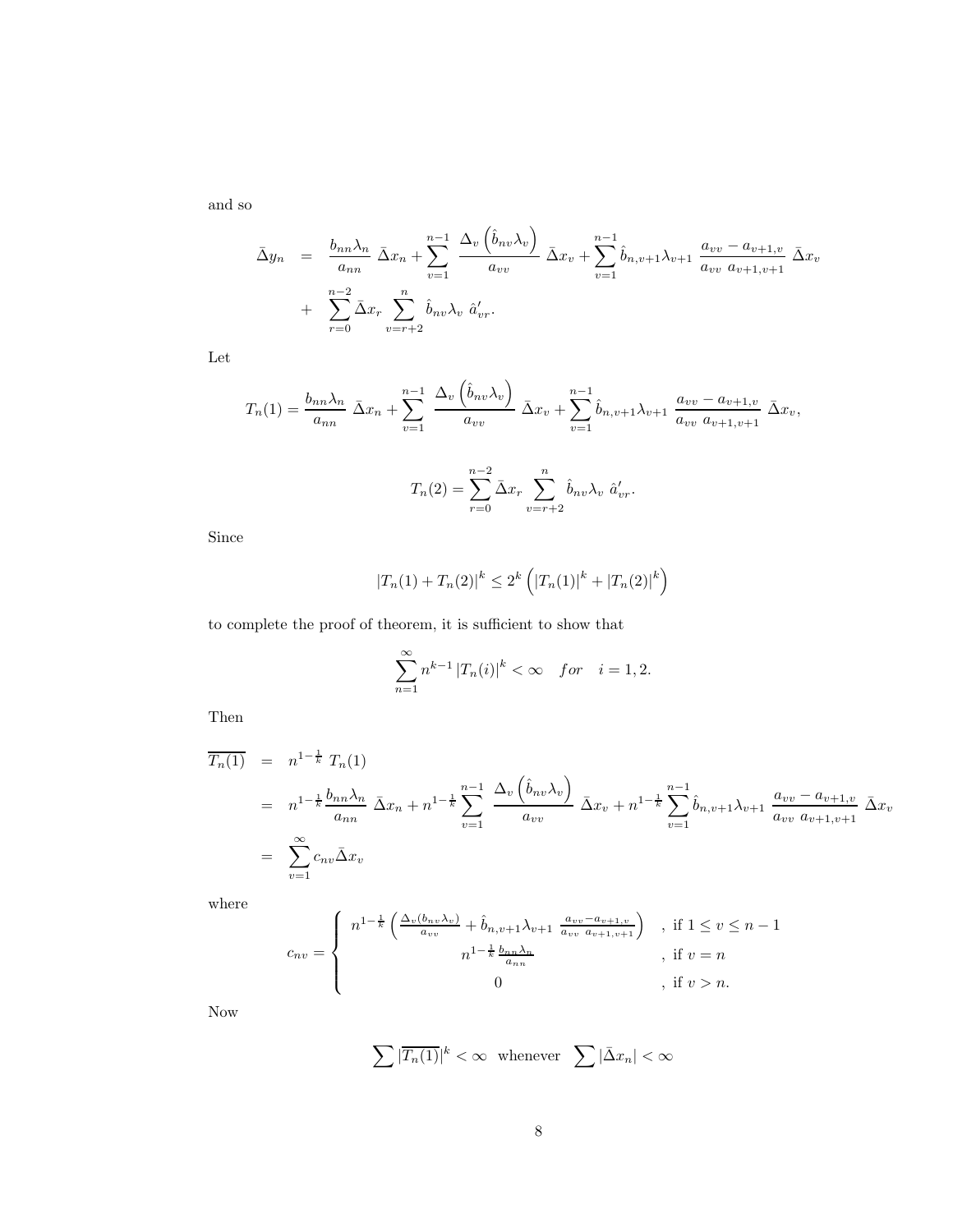is equivalently

$$
\sup_{v} \sum_{n=1}^{\infty} |c_{nv}|^{k} < \infty \tag{24}
$$

by Lemma. But (24) is equivalent to

$$
\sum_{n=v}^{\infty} |c_{nv}|^k = O(1) \left\{ n^{1-\frac{1}{k}} \Big| \frac{b_{nn} \lambda_n}{a_{nn}} \Big| ^k + \sum_{n=v+1}^{\infty} n^{1-\frac{1}{k}} \left| \frac{\Delta_v \left( \hat{b}_{nv} \lambda_v \right)}{a_{vv}} + \hat{b}_{n,v+1} \lambda_{v+1} \frac{a_{vv} - a_{v+1,v}}{a_{vv} \ a_{v+1,v+1}} \right|^k \right\}
$$
\n
$$
= O(1) \quad \text{as} \quad v \to \infty. \tag{25}
$$

Finally

$$
\sum_{n=2}^{\infty} n^{k-1} |T_n(2)|^k = \sum_{n=2}^{\infty} n^{k-1} \left| \sum_{r=0}^{n-2} \bar{\Delta} x_r \sum_{v=r+2}^n \hat{b}_{nv} \hat{a}'_{vr} \lambda_v \right|^k
$$
  
=  $O(1) \sum_{n=2}^{\infty} n^{k-1} \left| \sum_{r=0}^{n-2} \bar{\Delta} x_r \frac{b_{nn} \lambda_n}{a_{nn}} \right|^k$ .

Then as in  $T_n(1)$ , we have that

$$
\overline{T_n(2)} = \sum_{r=0}^{n-2} n^{1-\frac{1}{k}} \overline{\Delta} x_r \frac{b_{nn} |\lambda_n|}{a_{nn}}
$$

$$
= \sum_{r=1}^{\infty} d_{nr} \overline{\Delta} x_r
$$

where

$$
d_{nr} = \begin{cases} n^{1-\frac{1}{k}\frac{b_{nn}\lambda_n}{a_{nn}} & , \text{ if } 0 \le r \le n-2 \\ 0 & , \text{ if } r > n-2. \end{cases}
$$

Now

$$
\sum |\overline{T_n(2)}|^k < \infty \ \ whenever \ \sum |\bar{\Delta}x_n| < \infty
$$

is equivalently

$$
\sup_{r} \sum_{n=1}^{\infty} |d_{nr}|^{k} < \infty \tag{26}
$$

by Lemma. But (26) is equivalent to

$$
\sum_{n=r}^{\infty} |d_{nr}|^k = O(1) \sum_{n=r+2}^{\infty} \left| n^{1-\frac{1}{k}} \frac{b_{nn} \lambda_n}{a_{nn}} \right|^k = O(1). \tag{27}
$$